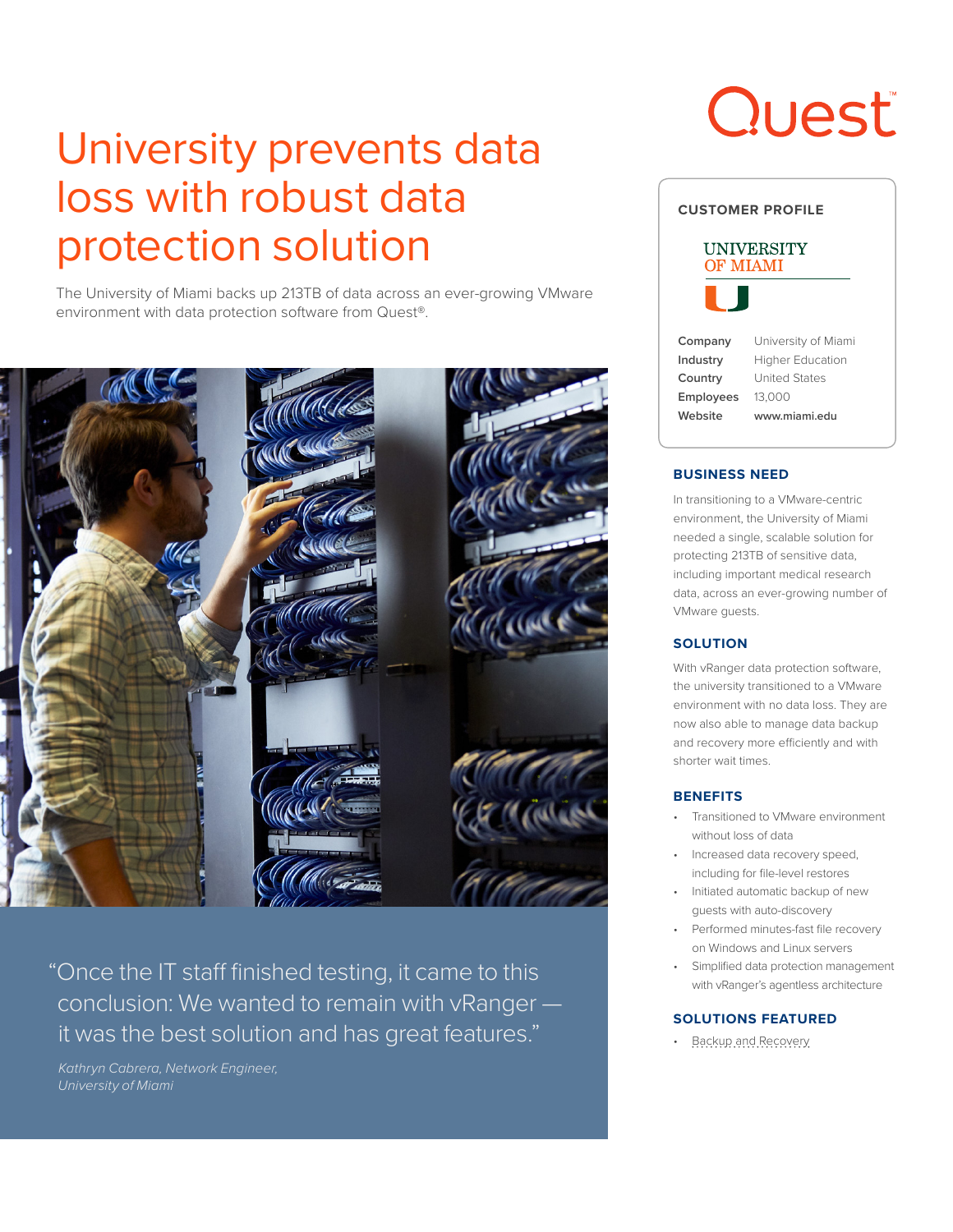Located in Coral Gables and Miami, Florida, the University of Miami (UM) is a private research university with more than 15,000 students attending 12 schools and colleges. Its 13,000 employees make it the sixth-largest employer in Miami-Dade County, with a total economic impact to the community of \$4.5 billion. As a major research university, UM engages in \$360 million in research and sponsored expenditures a year — mostly through the Miller School of Medicine.

### **IT CONSOLIDATION REQUIRES A VERSATILE DATA BACKUP SOLUTION**

To manage IT duties across UM's 28,000 users, the 500-person technology staff was split amongst three or four separate and independent IT departments. This created redundancies and prevented the various teams from operating as a single, cohesive organization. To eliminate these redundancies and improve efficiency, the university decided to consolidate its disparate IT teams into a single department that would be better able to support the entire university. This gave the department "more opportunity for us to do better things for the university — for the academic, the medical and the research side of the house," explains Freddie Robinson, director of IT for the university. "And that's really what our business is."

As part of UM's IT consolidation, a small data protection team had to figure out how to best manage the organization's 100 physical servers and 1,000-plus virtual machines. Because UM's virtual environment is VMware-centric and growing by the day, the data protection team began to test solutions that could handle backup for both VMware and physical servers.

### **ADDRESSING IMPLEMENTATION CHALLENGES**

In adopting a new solution, however, the data protection team had a major concern: It wanted to ensure that there was no data loss during the conversion. Between its faculty, staff and student systems, the university houses 213TB of data — much of it valuable research data — and it wanted assurance that there would be zero loss during the conversion.

### **TESTING FOR THE BEST FIT**

With so many users, and with such a large amount of sensitive data to protect, UM's IT department tests every solution before implementation. As the data protection team began testing "every product for VMware backup that was on the market," says Kathryn Cabrera, network engineer for the university, it looked for "the best fit" to meet its specific requirements.

First, it needed a single VMware data backup solution that would provide continuous data protection from day one, as data loss is a critical concern for UM. "We have a large number of investigators conducting dozens of studies," explains Cabrera. "We also have millions of dollars in medical research. To lose any of this data would be detrimental not only for the university, but for the community as well. The outcomes of some of these studies could help save lives."

Second, the university wanted to keep costs down. "Cost is always a factor," says Cabrera. "A very good way at keeping costs down is to make sure that we did an agentless backup, as not only did we

### **TECHNOLOGY AT WORK**

**SOFTWARE** [vRanger](https://www.quest.com/products/vranger/)

### "We [back up] the entire university now… with a staff of four people and a manager."

*Freddie Robinson IT Director University of Miami*